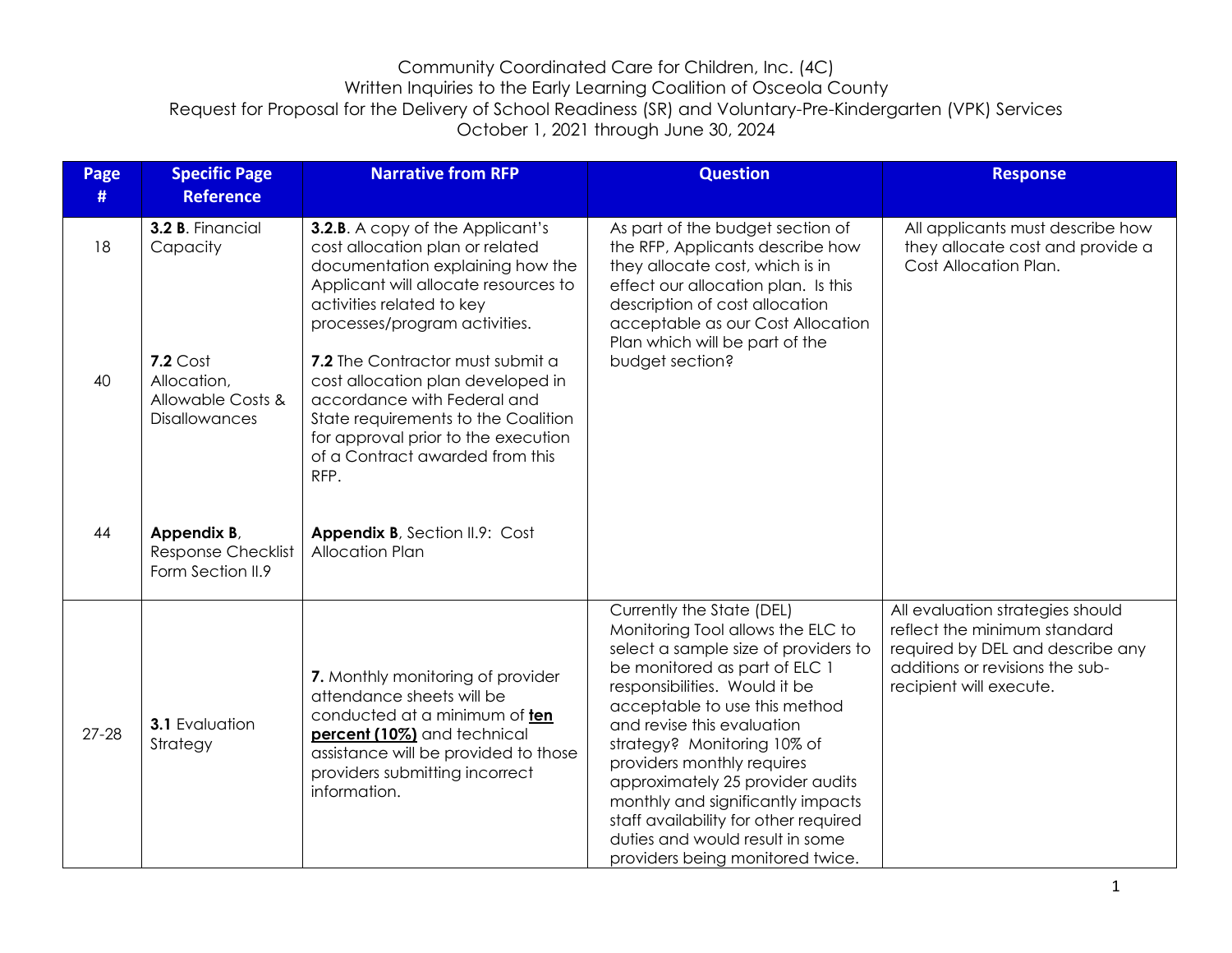| Page<br># | <b>Specific Page</b><br><b>Reference</b>                            | <b>Narrative from RFP</b>                                                                                                                                                                                                        | <b>Question</b>                                                                                                                                                                                                                                                                                                                                                                                                                                                               | <b>Response</b>                                                                                                                                                                                                                                                                                                                                                                 |
|-----------|---------------------------------------------------------------------|----------------------------------------------------------------------------------------------------------------------------------------------------------------------------------------------------------------------------------|-------------------------------------------------------------------------------------------------------------------------------------------------------------------------------------------------------------------------------------------------------------------------------------------------------------------------------------------------------------------------------------------------------------------------------------------------------------------------------|---------------------------------------------------------------------------------------------------------------------------------------------------------------------------------------------------------------------------------------------------------------------------------------------------------------------------------------------------------------------------------|
| 29-30     | 5.2. Required<br>Proposal Format<br>C. RFP Cross<br>Reference Table | In order to facilitate the Proposal<br>evaluation by the Procurement<br>Committee, the Applicant is<br>required to provide a table, which<br>cross references the contents of<br>their Proposal with the contents of<br>the RFP. | For prior RFPs we found that this<br>table was most helpful in cross<br>referencing our responses to the<br>RFP rating scale/matrix. This<br>greatly facilitates the review<br>process for the Procurement<br>Committee by allowing them to<br>go directly to the page containing<br>our specific response. To lessen<br>the burden on the Committee,<br>would the Coalition consider<br>providing the RFP rating scale to<br>cross response the sections in our<br>response? | The RFP rating scale has been<br>posted to the ELC website with the<br>RFP materials at:<br>http://elcosceola.org/rfp-for-<br>school-readiness-sr-and-voluntary-<br>pre-kindergarten-vpk-services-july-<br>2021/<br>The RFP rating scale will also be<br>emailed to the inquirer and copies<br>will be available in the ELC of<br>Osceola main office, per RFP<br>instructions. |
| 30        | 5.3 Proposed<br><b>Budget</b>                                       | The current combined (FY 2021-22)<br>annual budget for the School<br>Readiness Program is<br>approximately \$16,865,013.                                                                                                         | The amount on page 30 does not<br>agree with the budget figure of<br>\$14,154,635.00 on page 83,<br>Appendix I. Standard Contract<br>Sample Early Learning Coalition of<br><b>Osceola County Central Agency</b><br>Contract Fiscal Year 2021-2022. Can<br>you confirm the use of the budget<br>numbers on page 30?                                                                                                                                                            | The budget figure of \$16,865,013 on<br>page 30 is the correct budget<br>amount for FY 2021-2022 to use for<br>budget calculations.                                                                                                                                                                                                                                             |
| 31        | <b>5.5 Other Required</b><br>Information                            | C. Bonding, if applicable and<br>Certificates of Insurance. The<br>Applicant needs to attach proof of<br>bonding and certificates of<br>insurance that they currently hold.                                                      | The RFP requires bonding, which is<br>common in construction contracts<br>and although bonding has been<br>mentioned in prior RFPs, it has<br>never been required. Bonding is<br>very expensive to obtain and<br>would be a contract expense. As<br>a current sub recipient with an<br>excellent track record for<br>performance, 4C would                                                                                                                                    | Bonding requirement is waived for<br>all applicants.                                                                                                                                                                                                                                                                                                                            |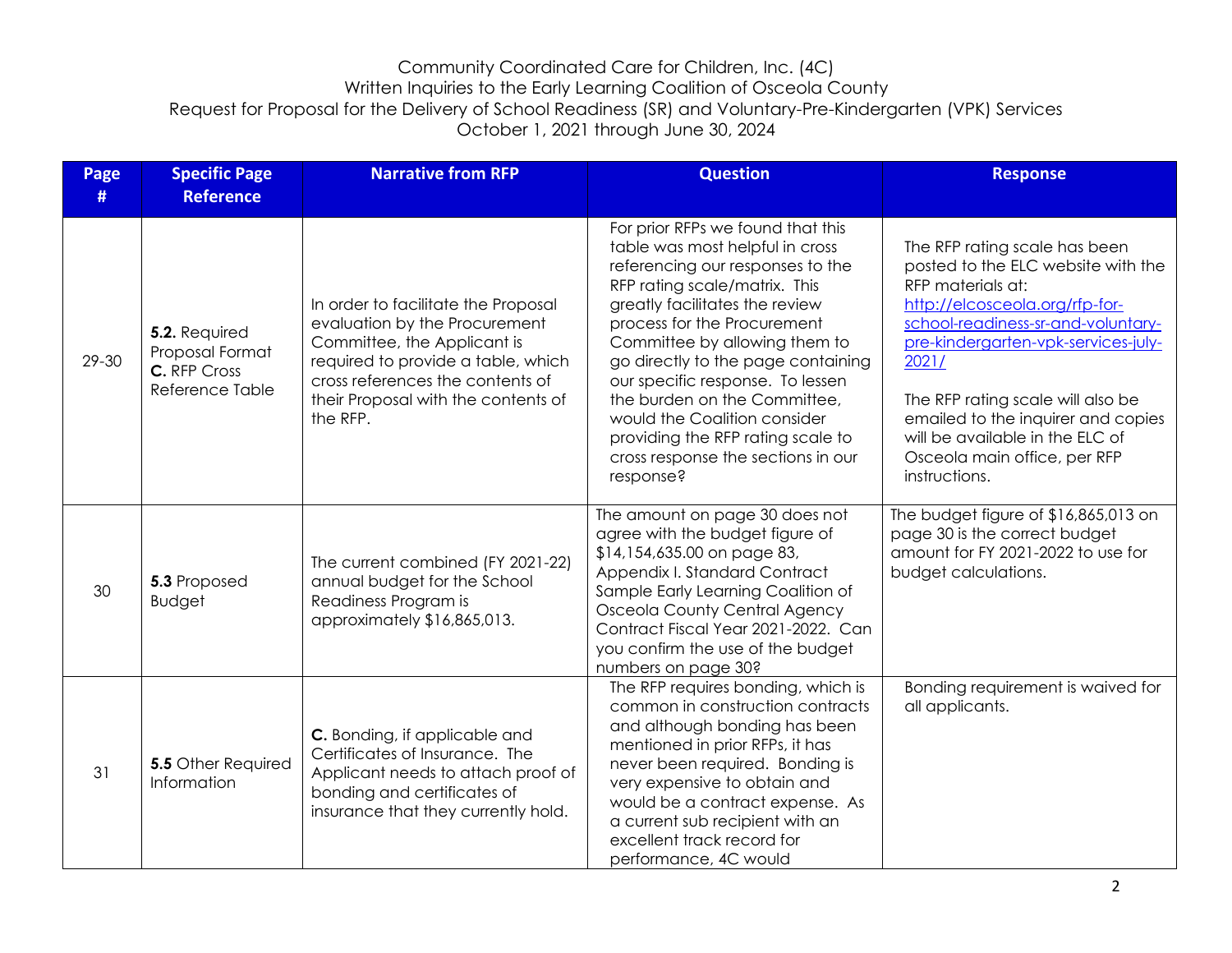| Page<br># | <b>Specific Page</b><br><b>Reference</b>                         | <b>Narrative from RFP</b>                                                                                                                                                                                                                                                                                                                | <b>Question</b>                                                                                                                                                                                                                                                                                                                                                                                       | <b>Response</b>                                                                                                                                                |
|-----------|------------------------------------------------------------------|------------------------------------------------------------------------------------------------------------------------------------------------------------------------------------------------------------------------------------------------------------------------------------------------------------------------------------------|-------------------------------------------------------------------------------------------------------------------------------------------------------------------------------------------------------------------------------------------------------------------------------------------------------------------------------------------------------------------------------------------------------|----------------------------------------------------------------------------------------------------------------------------------------------------------------|
|           |                                                                  |                                                                                                                                                                                                                                                                                                                                          | respectfully ask the ELC to waive<br>this requirement as in past RFPs.<br>4C would continue with the<br>required insurances as currently<br>provided.                                                                                                                                                                                                                                                 |                                                                                                                                                                |
| 44        | Appendix B:<br><b>Response Checklist</b><br>Form<br>Section 11.9 | <b>Section II.9:</b> Accounting Policies<br>and Procedures                                                                                                                                                                                                                                                                               | The Applicant's Accounting<br>Policies and Procedures are<br>required as supplemental<br>information. As 4C is a current sub<br>recipient of the ELC, the ELC has<br>hard and/or electronic copies of<br>4C's Accounting Policies and<br>Procedures. Are the policies and<br>procedures required to be<br>submitted in their entirety, or<br>would it be acceptable to submit<br>the indexes of both? | To ensure the most recent policies<br>and procedures are reviewed, all<br>applicants must submit<br>Accounting Policies and<br>Procedures in its entirety.     |
| 44        | Appendix B:<br><b>Response Checklist</b><br>Form<br>Section 11.9 | Section II.9: Job descriptions of key<br>management, MIS, and<br>programmatic staff                                                                                                                                                                                                                                                      | Applicants are required to submit<br>job descriptions as supplemental<br>information. As 4C is the ELC's<br>current sub recipient, would the<br>Coalition want to receive all job<br>descriptions again or only the<br>updated and/or new ones?                                                                                                                                                       | To ensure the most recent job<br>descriptions are reviewed, all<br>applicants must submit all<br>identified job descriptions.                                  |
| 13        | 2.6 Applicant's<br>Conference/<br>Written Inquiries              | Copies of responses to all inquiries<br>that require clarification and or<br>addenda to the RFP will be made<br>available at the Applicant's<br>Conference and will be emailed to<br>all persons or firms who have<br>submitted a written "Intent to<br>Submit" Form within three (3)<br>business days of the Applicant's<br>Conference. | The date and time of this<br>conference is not listed on the<br>schedule of events on page 12 of<br>the RFP.                                                                                                                                                                                                                                                                                          | ELC will not be holding an<br>Applicant's Conference. Section<br>2.6 has been updated to<br>accurately reflect that change<br>and the written inquiry process. |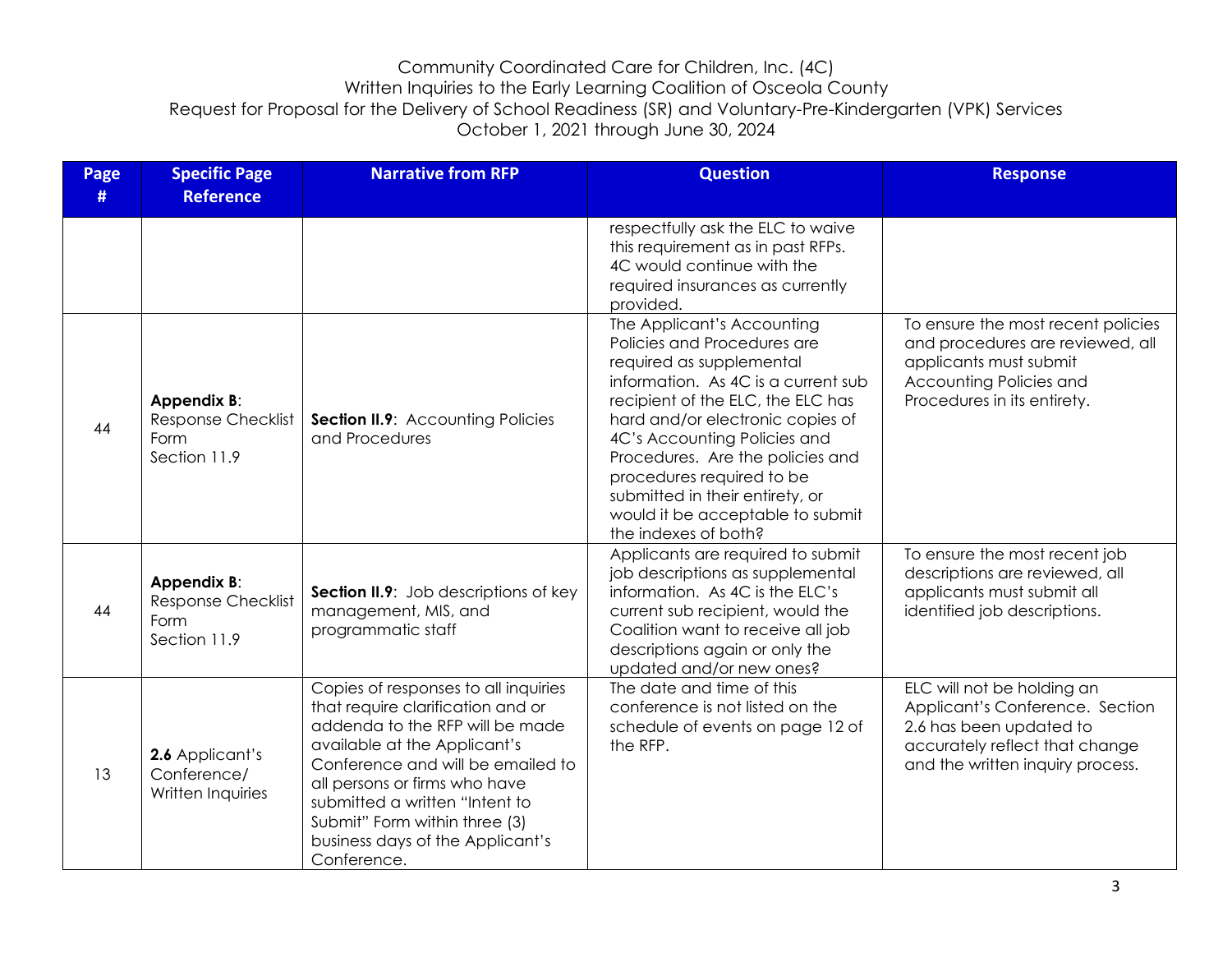| Page<br># | <b>Specific Page</b><br><b>Reference</b>                                                                                                                                  | <b>Narrative from RFP</b>                                                                                                                                                                                                                      | <b>Question</b>                                                                                                                                                                                                                                                                                                                                                                                                  | <b>Response</b>                                                                                                                                      |
|-----------|---------------------------------------------------------------------------------------------------------------------------------------------------------------------------|------------------------------------------------------------------------------------------------------------------------------------------------------------------------------------------------------------------------------------------------|------------------------------------------------------------------------------------------------------------------------------------------------------------------------------------------------------------------------------------------------------------------------------------------------------------------------------------------------------------------------------------------------------------------|------------------------------------------------------------------------------------------------------------------------------------------------------|
| 12        | 2.2 Schedule of<br>Events and<br>Deadlines                                                                                                                                | Written responses to all Applicant<br>inquiries, including RFP Addenda,<br>shall be posted on the Coalition's<br>website and provided by email:<br>07/30/2021.                                                                                 | Is it possible for the ELC's written<br>responses to be received any<br>earlier than 07/30/2021?                                                                                                                                                                                                                                                                                                                 | ELC will make every effort to post<br>and email written responses<br>before 07/30/2021.                                                              |
| $22 - 23$ | 4.2 Early Learning<br>Components (ELC)<br>4.2 A: ELC $1 -$<br><b>Early Learning</b><br>Provider<br>Compliance and<br><b>Support Services</b><br>3. Evaluation<br>Strategy | 3.1. One hundred percent (100%)<br>of existing School Readiness<br>providers shall receive a Program<br>Compliance monitoring inspection.                                                                                                      | Per Form OEL-SR 20M_Statewide SR<br>Provider Contract Monitoring Tool,<br>it is allowable to use a sample size<br>based on the number of SR<br>programs funded by the Coalition<br>and not the total number of<br>provider contracts. Would the ELC<br>be agreeable to modifying this<br>evaluation strategy to mirror the<br>sample size requirement per the<br><b>Statewide Contract Monitoring</b><br>Tool?   | It is allowable to use the guidance<br>per Form OEL-SR20M Statewide SR<br>Provider Monitoring Tool guidelines<br>to modify this evaluation strategy. |
| $22 - 23$ | 4.2 Early Learning<br>Components (ELC)<br>4.2 A: ELC $1 -$<br>Early Learning<br>Provider<br>Compliance and<br><b>Support Services</b><br>3. Evaluation<br>Strategy        | 3.2. One hundred percent (100%)<br>of School Readiness providers will<br>be evaluated annually to<br>determine their implementation of<br>a developmentally appropriate<br>curriculum, which includes a<br>character development<br>component. | Per Form OEL-SR 20M_Statewide SR<br>Provider Contract Monitoring Tool,<br>it is allowable to use a sample size<br>based on the number of SR<br>programs funded by the Coalition<br>and not the total number of<br>provider contracts. Would the ELC<br>be agreeable with modifying this<br>evaluation strategy to mirror the<br>sample size requirement per the<br><b>Statewide Contract Monitoring</b><br>Tool? | It is allowable to use the guidance<br>per Form OEL-SR20M_Statewide SR<br>Provider Monitoring Tool guidelines<br>to modify this evaluation strategy. |
| $22 - 23$ | 4.2 Early Learning<br>Components (ELC)<br>4.2 A: ELC $1 -$<br><b>Early Learning</b><br>Provider                                                                           | 3.4. One hundred percent (100%)<br>of providers who have been<br>determined as non-compliant will<br>receive Coalition approved non-<br>compliance notification and                                                                            | Providers have access to their<br>private portal account. Would the<br>ELC allow uploading the non-<br>compliance letter to the provider's<br>portal as an acceptable substitute                                                                                                                                                                                                                                 | The ELC will allow uploading to the<br>provider portal as an acceptable<br>substitute for sending a letter via<br>certified mail.                    |